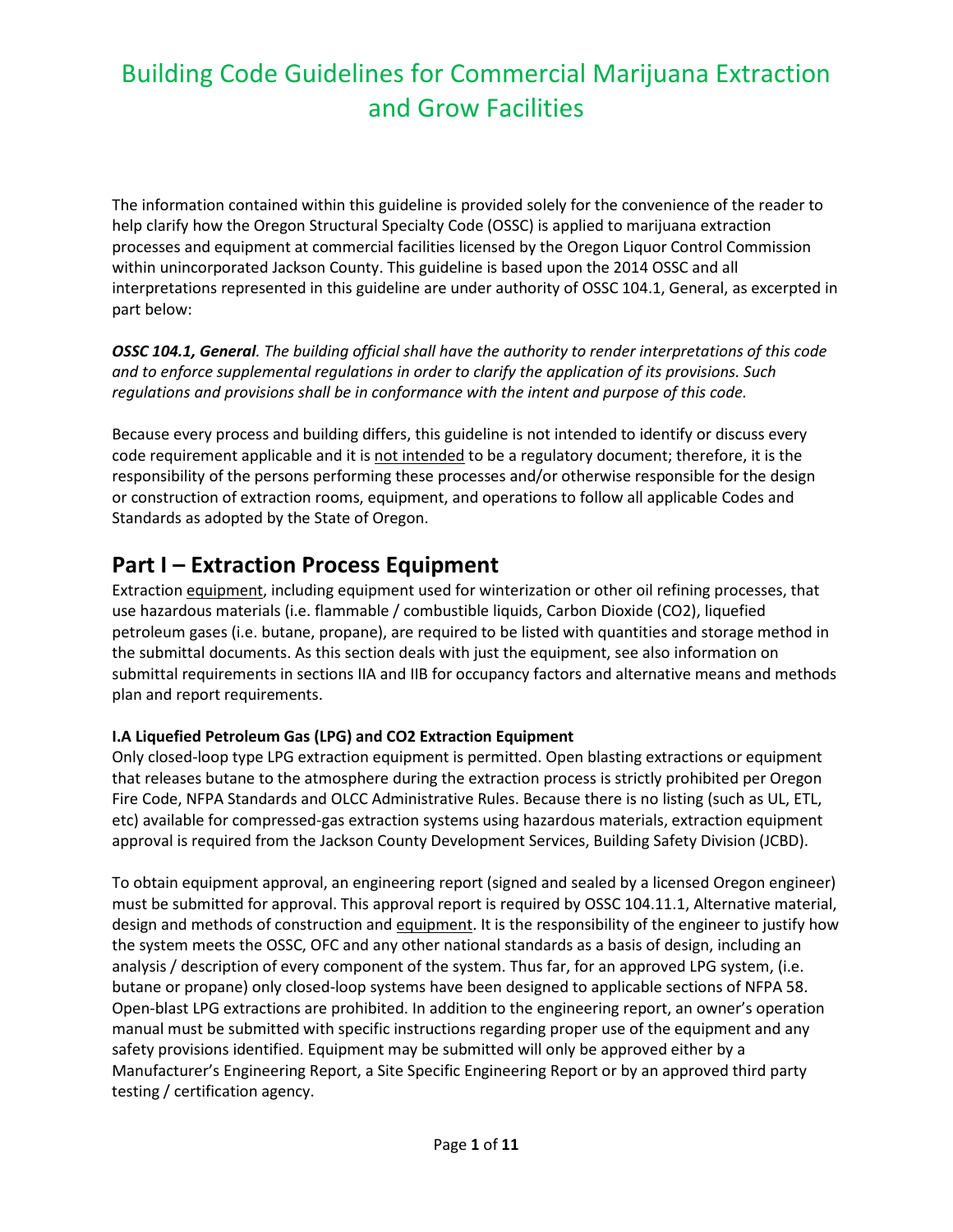In addition to this equipment and system engineering report approval process, if the extraction equipment uses electrical components, a National Recognized Testing Laboratory (NRTL) listing is also required in addition to the engineering report certifying that the electrical components are compliant with appropriate electrical standards.

**Site Specific Engineering Report**: Site specific engineering reports can be submitted which approve extraction equipment exclusively to a location and specific equipment. Any modification of the equipment or relocation of equipment to a new address voids the equipment approval. **Manufacturer's Engineering Report** – For manufacturers of extraction equipment, a Manufacturer's Engineering Report can be submittal for approval in lieu of submitting the Site Specific Report. Once approved, the report may be referenced and included at other specific locations provided the Engineer of Record certifies the location address and serial number of the equipment on-site meets the approved Manufacturer's Engineering Report. Any modification of the equipment or moving addresses voids the equipment approval.

#### **I.B Flammable liquid distillation or evaporative process equipment**

There are numerous methods to perform distillation or evaporative extraction / refinement processes. In general, electrified equipment used in these processes are required to be listed by a NRTL for their intended use and are required to be operated within the manufacturer's guidelines. Equipment such as rotary evaporators are typically listed for distillation processes. Where distillation stills or heated evaporation processes are performed, the heating source shall be listed as explosion-proof (i.e. rated for the electrically classified location) unless it can be shown that the equipment has been tested during its listing to heat flammable liquids without the explosion-proof classification. Approval of the proposed process equipment must be submitted as part of the permitting review

#### **I.C Vacuum Ovens**

Vacuum ovens shall not be used to process volatile gases (i.e. alcohol/oil mixtures, oil containing offgassing LPG, other flammable liquids, etc) unless the vacuum oven is rated to process these vapors (typically an explosion-proof classification). It is the responsibility of the extraction process operator to ensure the material being introduced into the oven does not contain volatiles. All vacuum ovens shall be listed by a NRTL.

#### **I.D Refrigerators**

Refrigerated storage or processing of flammable liquids including oil-laden with flammable liquids must only use refrigerators/freezers rated to store flammable liquids. At minimum, a "Lab-Safe" or "Flammable Safe" rated refrigerator/freezer must be used. Residential type refrigerators are not rated by the manufacturer for flammable liquid storage or processing. See NFPA 45 for further information regarding refrigerators used for flammable liquid storage.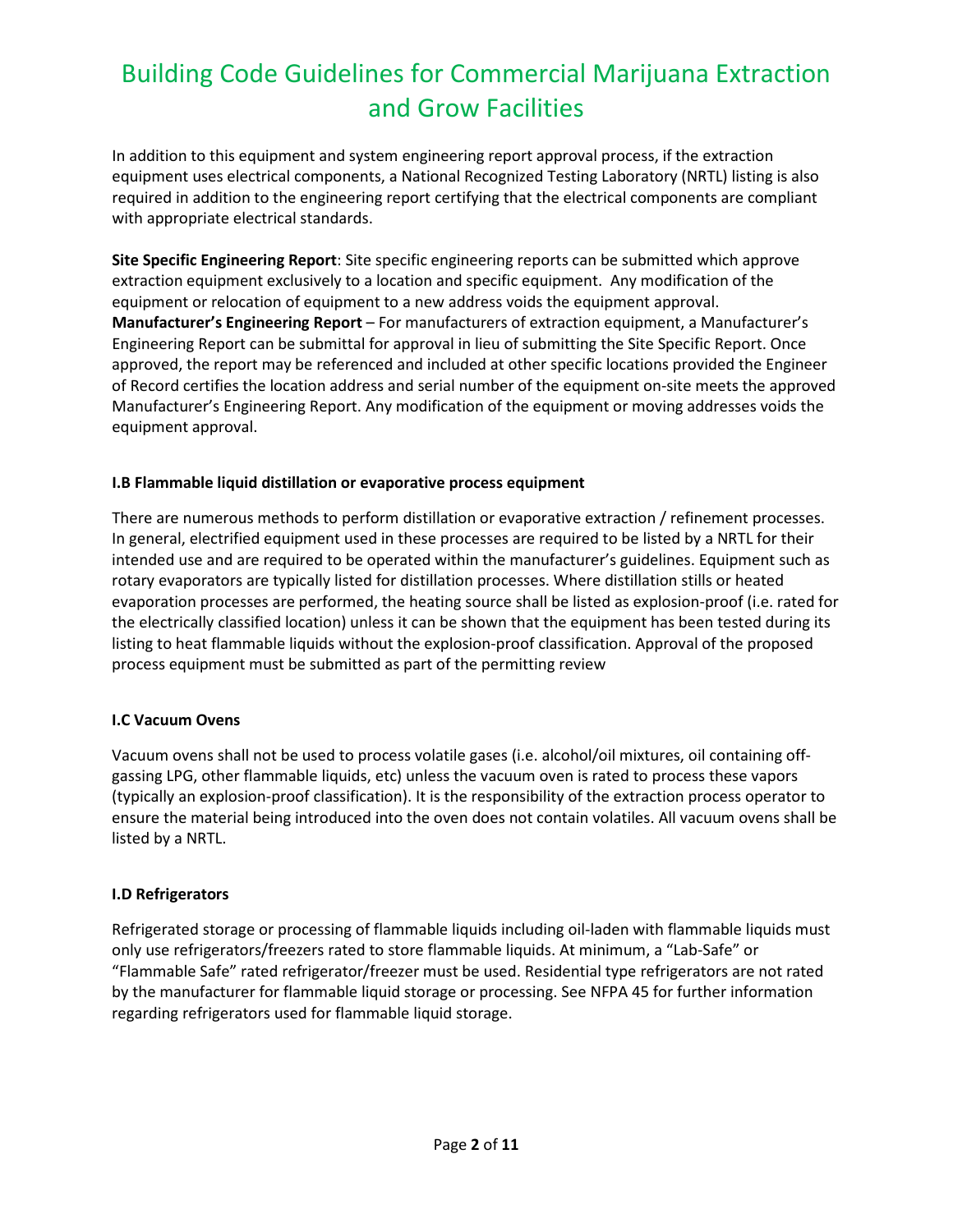## **Part II – General Requirements**

**Occupancy Classification, Alternative Methods or Materials, Extraction Room Construction, Exhaust, Ventilation & Electrical Systems Requirements**

### **II.A Occupancy Classification**

The Use and Occupancy Classification of Marijuana Business Functions may be found in Chapter 3 of the Oregon Structural Specialty Code and Oregon Building Codes Division (BCD) has issued a White Paper, *Guide to the Oregon Building Code and Marijuana Operations, April 1, 2016* addressing occupancy classification. From the BCD guide, typical occupancies are summarized as follows:

- U occupancies include buildings and structures of an accessory character and miscellaneous structures not classified in any specific occupancy.
- R or residential occupancies are primarily homes. The state building code does not create additional provisions for the growing or keeping of plants in a residence.
- M or mercantile occupancies include any building for the display and sale of merchandise, including drug stores, markets, and retail or wholesale stores.
- F or factory industrial occupancies include buildings used for processing and packaging. Buildings for processing high-alcohol volume beverages, food, and hemp products are classified as moderate-hazard factories, or F-1. (The presence and quantity of materials that pose a safety hazard or that readily support combustion may require construction requirements for H (highhazard) occupancy.)
- S or storage occupancies include any building used for storage that is not classified as hazardous.

The table below is a guideline for occupancy classification associated with marijuana operation uses within a specified land use designation.

|                                  | <u>Uccapancy Classifications</u> for Facilities |            |                |             |
|----------------------------------|-------------------------------------------------|------------|----------------|-------------|
| <b>Land Use</b>                  | <b>Production/Growing</b>                       | Processing | <b>Storage</b> | <b>Sale</b> |
| <b>Agricultural, Exempt Farm</b> | N/A                                             | N/A        | N/A            | N/A         |
| <b>Agricultural, Non-Exempt</b>  | U-Agricultural                                  | $F-1$      | $S-1$          | м           |
| <b>Commercial / Industrial</b>   |                                                 | $F-1$      | $S-1$          | м           |
| Residential                      | R-3 or U-Accessory                              | $F-1$      | $S-1$          | м           |

### *Occupancy Classifications for Facilities*

Also Note, concerning possible Hazardous (H) facilities:

- Liquefied petroleum gas (LPG) is not specifically listed in Oregon Fire Code (OFC) Chapter 50, Table 5003.1.1 (1) for a maximum allowable quantity (MAQ). However, it can be considered as a flammable gas (liquefied). Therefore, if the MAQ for flammable gas (liquefied) is exceeded, the occupancy would be considered H-2. LPG is also specifically regulated in Chapter 61 of the OFC and NFPA 58 and subject to regulations by the State or local Fire Marshal.
- Carbon dioxide is also a common solvent used in the extraction process, and is classified as an asphyxiant gas. Asphyxiant gases are not regulated in the MAQ per Control Area tables.
- An "H" occupancy classification may also apply to a solvent based extraction systems where flammable liquids such as alcohol and/or flammable gases, such as, butane and propane are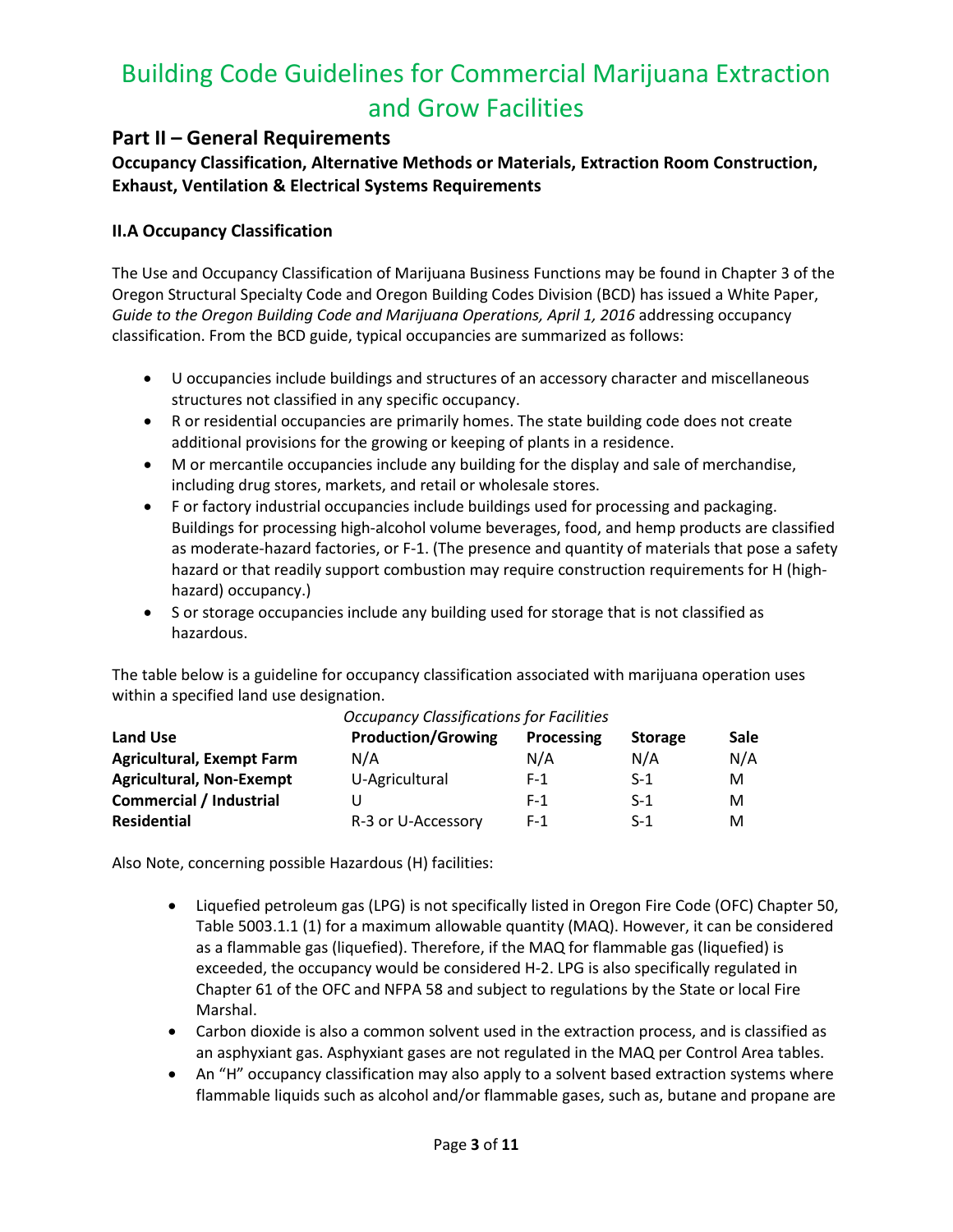used. The facility's chemical inventory and MAQ per Control Area (MAQs) Tables, found in the OSSC and OFC should be consulted to determine whether an "H" occupancy may be applicable.

## **II.B Alternative Methods or Materials [Research Report and Tests, Approved Materials and Equipment, Technical Assistance]**

OSSC provides authority to the authority having jurisdiction (AHJ) to require an owner to provide a research report (OSSC 104.11.1) and / or a technical opinion report (OSSC 414.1.3) from a registered design professional or qualified specialist, laboratory or fire safety specialty organization that demonstrates that the equipment, devices, systems, products, technologies, materials and uses attending the design, operation or use of a building or premise comply with all applicable local and state building codes, fire codes, electrical codes and other laws. Typically, an AHJ, in this case JCBD accepts listed or tested equipment; however, most, if not all of the developing equipment, is not listed and has not been tested. Therefore, this technical opinion and/ or research report becomes critical to ensure safe operating compliance based on at least some reasonable criteria. If a nationally recognized testing laboratory (NRTL) listing of a submitted or proposed appliance(s)/equipment is not available, a third party technical report or certification may be an acceptable alternative. JCBD may require a detailed report examining and evaluating a given piece of extraction equipment, device or appliance for compliance with the building code, fire code, recognized standard or best practices. This report should be prepared by an approved 3rd party agency. Common examples include solvent extraction devices which use flammable gases, liquefied petroleum gases, and high pressure carbon dioxide systems.

Any "approval" for equipment or a 3rd party agency as discussed above comes from JCBD. If the report is sufficiently addresses compliance with building and fire code, JCBD then may "approve" various devices, processes or people. Additional justification may be required in order to substantiate an approval; justification will be detailed by the jurisdiction. Design code analysis, process hazard analysis or consequence analysis reports should be compiled for the proposed facility/process. This may be a narrative evaluation of the existing occupancy and its proposed use, including change of occupancy evaluation, related to, in this situation, marijuana concentrate extraction. The report should cite all applicable building and fire codes/standards and identify compliance and/or noncompliance facility issues with corrections or recommendations listed for final inspection. These documents are useful as design and inspection tools

### **II.C Room Construction**

Although not building code, OLCC requires extraction rooms to be located in a room dedicated to the extraction process. (For convenience the relevant OAR 845-25 sections as they pertain to extraction room requirements are listed below this section) There must be no other equipment within the room (i.e. refrigerators, cooking appliances, electrical panels, computers, cell phones, etc) that is not "spark proof". Spark proof per Oregon Electrical Specialty Code (OESC) would mean equipment and wiring would be rated as explosion proof and a Class I, Division I location.

Additionally in a Class I, Division 1 location, there must be no penetrations into the room that are not essential for the extraction process (i.e. gas lines, HVAC systems, plumbing, etc.) Booths constructed in compliance with flammable finish requirements of OFC Chapter 24 will be accepted as meeting these construction requirements. Acoustic-type drop ceilings that conflict with large LPG extraction exhaust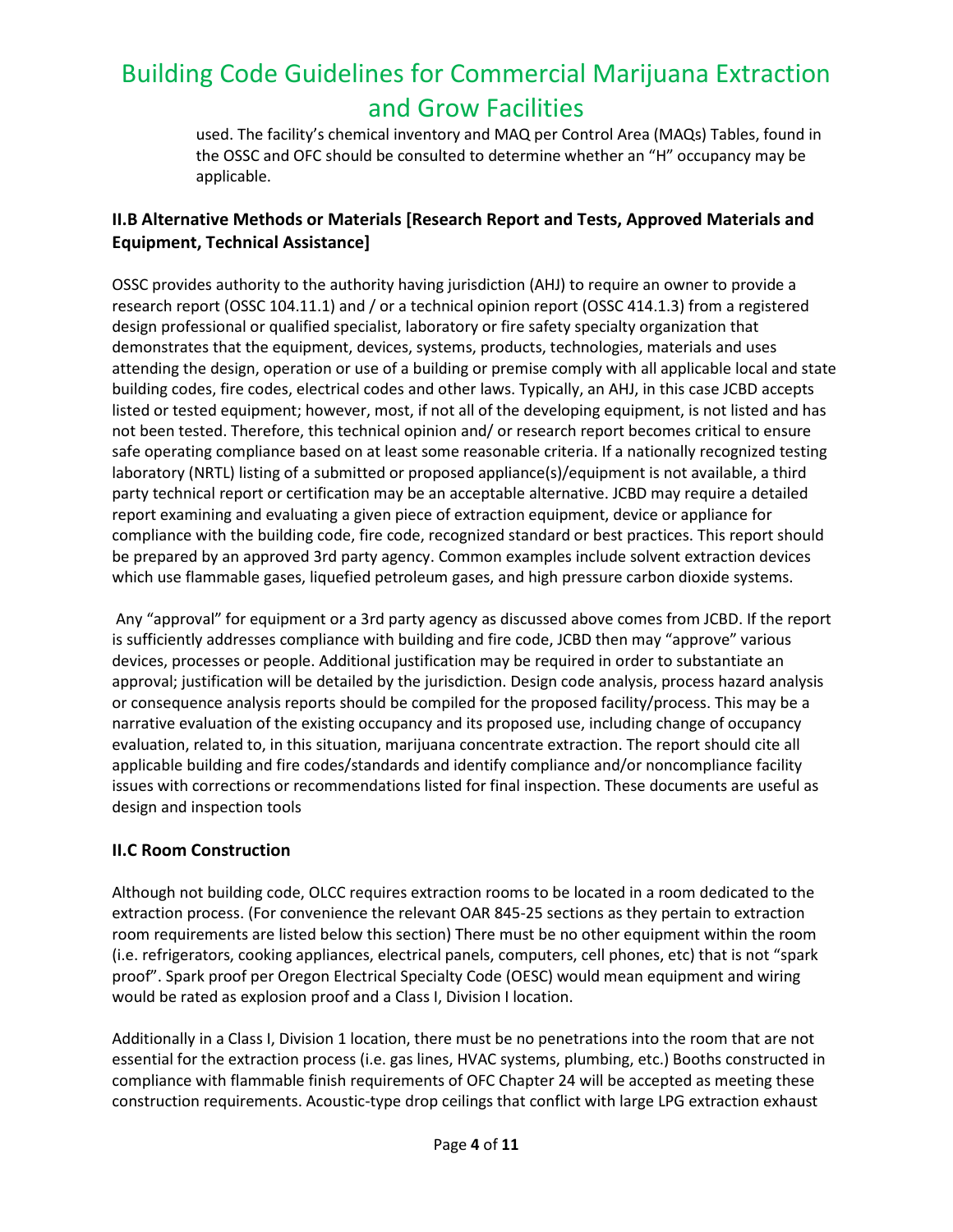systems will not be permitted. Hand sinks and eye wash stations that are required by OLCC or other codes can be located in the room.

Post oil processing typically uses small volumes of flammable liquids and may be performed outside of the dedicated extraction room. This process can also typically be performed under a bench-top chemical fume hood.

#### *845-025-3260 Cannabinoid Concentrate and Extract Processor Requirements*

*(Underlines added for emphasis where the language impacts building code)*

*(2) Cannabinoid Extracts. A processor with an endorsement to make cannabinoid extracts:*

*(a) May not use pressurized canned butane.*

*(b) Must:*

*(A) Process in a:*

*(i) Fully enclosed room clearly designated on the current diagram of the licensed premises.*

*(ii) Spark proof room equipped with evacuation fans and lower explosive limit (LEL) detectors.*

*(B) Use a commercially manufactured professional grade closed loop extraction system designed*  to recover the solvents and built to codes of recognized and generally accepted good engineering *practices, such as:* 

*(i) The American Society of Mechanical Engineers (ASME);*

*(ii) American National Standards Institute (ANSI);* 

*(iii) Underwriters Laboratories (UL); or*

*(iv) The American Society for Testing and Materials (ASTM).*

*(C) If using CO2 in processing, use a professional grade closed loop CO2 gas extraction system where every vessel is rated to a minimum of nine hundred pounds per square inch. (D) Have equipment and facilities used in processing approved for use by the local fire code* 

*official;* 

*(E) Meet any required fire, safety, and building code requirements specified in:* 

*(i) Applicable Oregon laws;*

*(ii) National Fire Protection Association (NFPA) standards;*

*(iii) International Building Code (IBC);*

*(iv) International Fire Code (IFC); and* 

*(F) Have an emergency eye-wash station in any room in which cannabinoid extract is being processed.*

*(G) Have all applicable material safety data sheets readily available to personnel working for the processor;* 

*(3) Cannabinoid Concentrates. A processor with an endorsement to make cannabinoid concentrates: (a) May not:*

*(A) Use denatured alcohol.*

*(B) If using carbon dioxide, apply high heat or pressure.*

*(b) Must only use or store dry ice in a well ventilated room to prevent against the accumulation of dangerous levels of CO2.*

*(c) May use:*

*(A) A mechanical extraction process;* 

*(B) A chemical extraction process using a nonhydrocarbon-based or other solvent, such as water, vegetable glycerin, vegetable oils, animal fats, isopropyl alcohol or ethanol; or*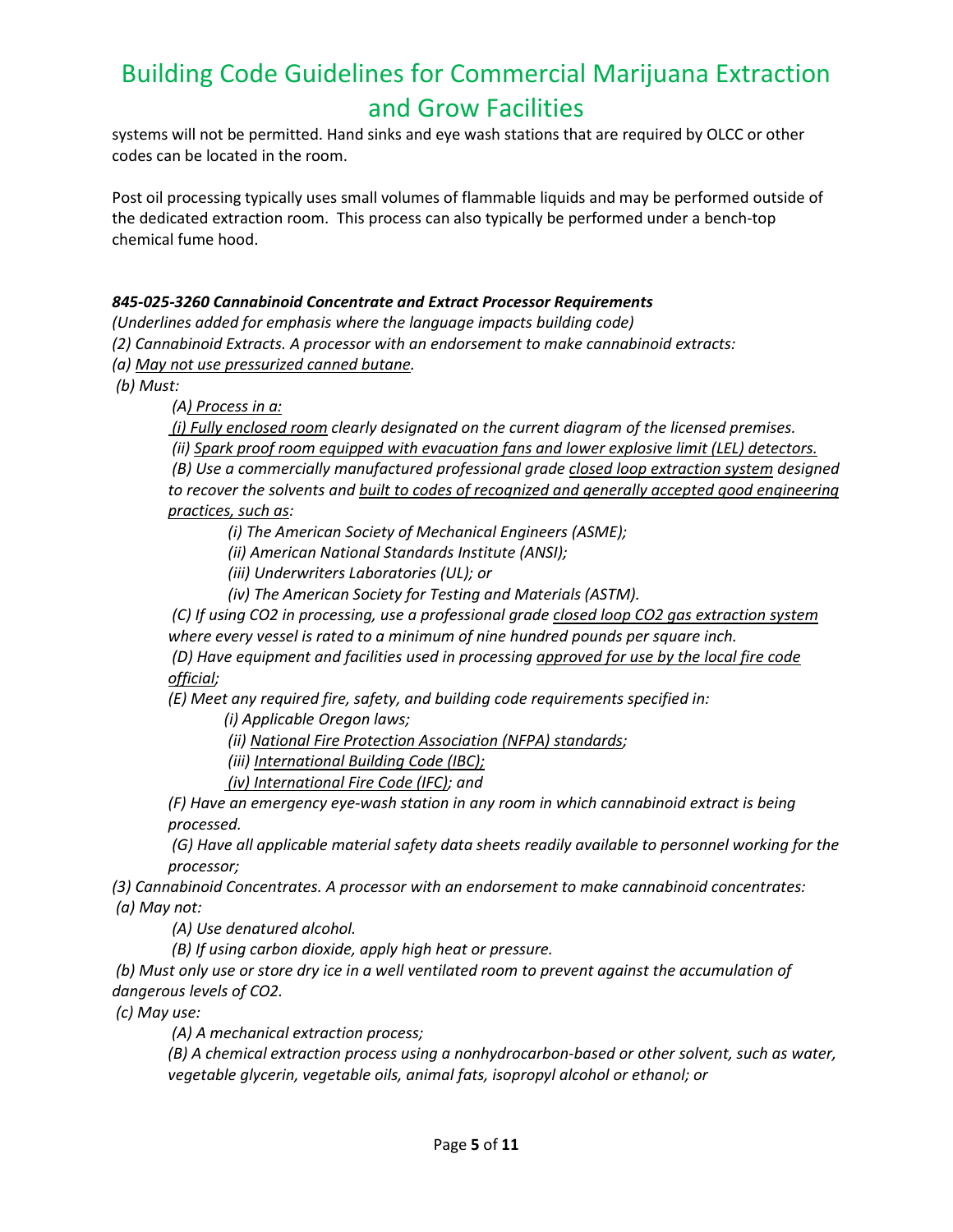*(C) A chemical extraction process using the hydrocarbon-based solvent carbon dioxide, provided that the process does not involve the use heat over 180 degrees or pressure.* 

#### **II.C Suppression Systems**

Generally an LPG or CO2 extraction room is considered an F-1 occupancy (see Guide to the Oregon Building Code and Marijuana Operations white paper April 1, 2016) and not required to be provided with an automatic fire suppression system unless the building fire area is over 12,000 S.F. or it exceeds the other conditions listed in OSSC 903.2.4 and OSSC / OFC 903.2.11.6. Note that the presence and quantity of materials that exceed the maximum allowable quantities of OSSC T307.1 may require construction requirements for an H (high-hazard) occupancy which in turn always require an automatic fire sprinkler system.

Where the building is required to be sprinklered, the sprinkler system shall be extended to the room, booth, or hood.

#### **II.D Interior Finishes**

It is common for marijuana grow facilities to use a Visqueen<sup>®</sup> or Mylar<sup>®</sup> type plastic/polyethylene or polyester sheeting to cover walls and ceilings. Any use of plastic to enclose rooms or cover walls and/or ceilings must be installed in accordance with building and fire code requirements. Interior finishes must comply with flame spread ratings in accordance with OSSC 803.1.1 for flame spread and smoke developed indexes. Hanging plastic from ceilings or suspended overhead structures to create wall dividers is typically NOT compliant with code provisions for a wall partition or interior finish.

#### **II.E Exhaust Systems and Ventilation Systems**

JCBD has been granted a local amendment from BCD for mechanical system requirements for odor control of grow, processing, and retail facilities as detailed in the Jackson County land Development Ordinance (LDO) 3.13. The odor control requirement is for all grow or processing in General Industrial or Light Industrial zones and any retail operations where allowed by the LDO. The local amendment requirements as they pertain to general exhaust and ventilation requirements is listed below:

#### **JACKSON COUNTY BUILDING CODE ORDINANCE FOR MARIJUANA FACILITIES**

Marijuana ventilation systems must follow one of the following paths:

- 1.A prescriptive path for exhaust and ventilation; or
- 2. A system designed by an Oregon engineer.

#### **PRESCRIPTIVE SYSTEM**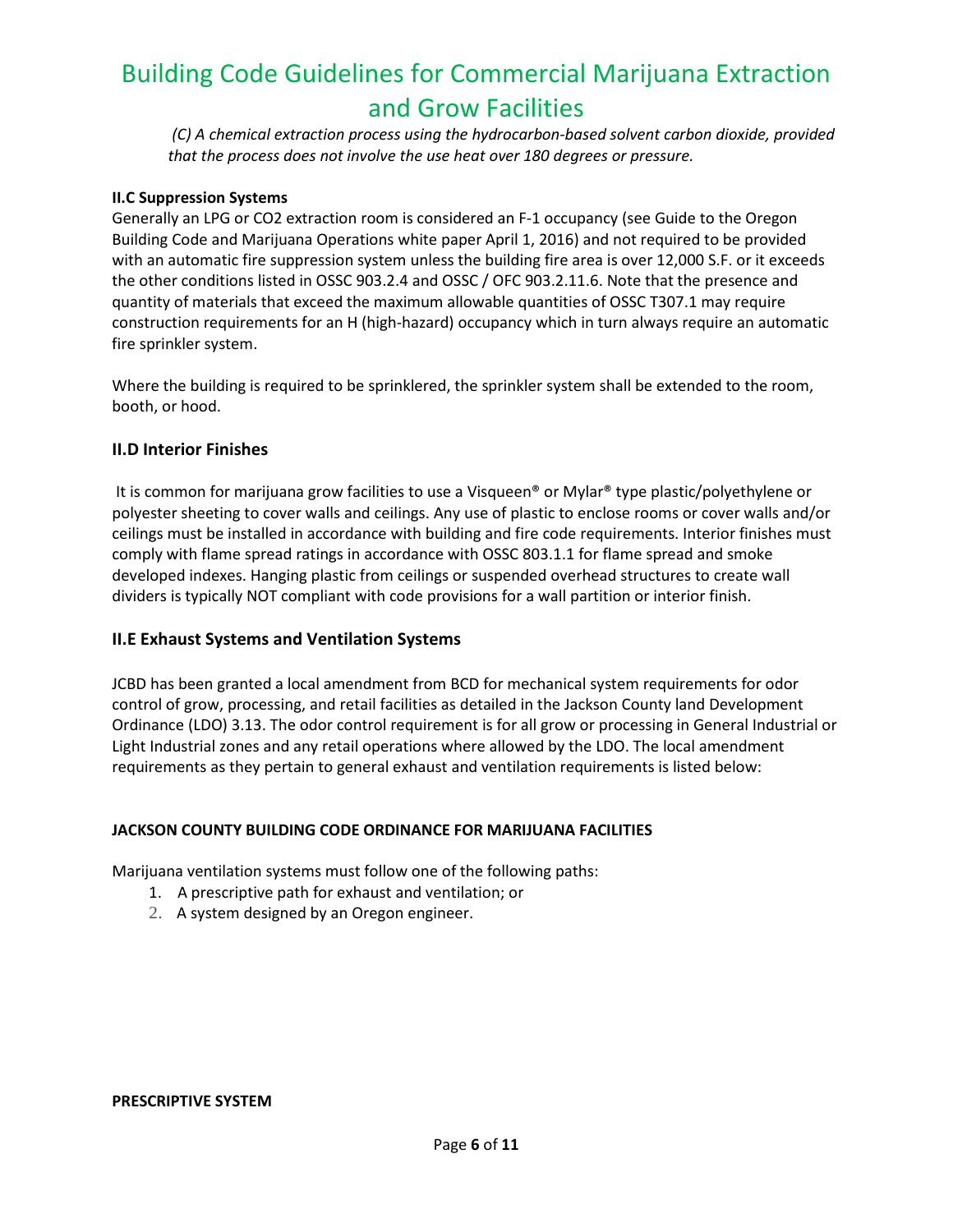**Exhaust System** - All growing, drying, processing and other sales locations must be installed according to the following requirements:

- A minimum negative pressure of 0.0 l " water column relative to the building exterior and to adjacent spaces without product  $1$ ;
- A minimum exhaust rate of 0.2 CFM per square foot of floor area or greater (as required by the Oregon Mechanical Specialty Code Chapters 4 and 5);
- Exhaust outlet location(s) per 2014 OMSC 501.3.1, part 2, for other product conveying outlets; and
- Chemical adsorption filter(s), such as activated charcoal.

**Ventilation System** - All growing, drying, processing and other sales locations must be installed according to the following requirements:

- A minimum 1 CFM per square foot of floor area of continuous recirculation air with chemical adsorption filtration;
- A design air flow velocity across the face area of the chemical adsorption filter(s) that does not exceed 350 feet per minute.

#### **ENGINEERED SYSTEM**

An *approved* engineered system must provide equivalent ventilation and dilution of product and production chemicals (this requirement is not intended to supersede structural, mechanical or fire code or requirements set by other state or federal agencies, such as hazardous materials ventilation and control).

#### **DUCT CONSTRUCTION AND INSTALLATION**

Contractors should install air distribution system ducting **l**8" or smaller in diameter with 26 gauge steel. They should install ducting larger than 18" in diameter with at least 24 gauge steel. Contractors must ensure ducts and other connections are mechanically fastened and supported at intervals not exceeding 12 feet. Installation of flexible air ducting is not allowed.

#### **EQUIPMENT INSTALLATION**

Contractors should install all equipment according to the manufacturer's installation instructions or the Oregon Mechanical Specialty Code, if applicable. No marijuana exhaust and ventilation system should create a lesser standard of care than prescribed by the minimum safety standards adopted in the state building code.

<span id="page-6-0"></span> $1$  American Institute of Architects "Guidelines for the Design and Construction of Hospital and Health Care Facilities"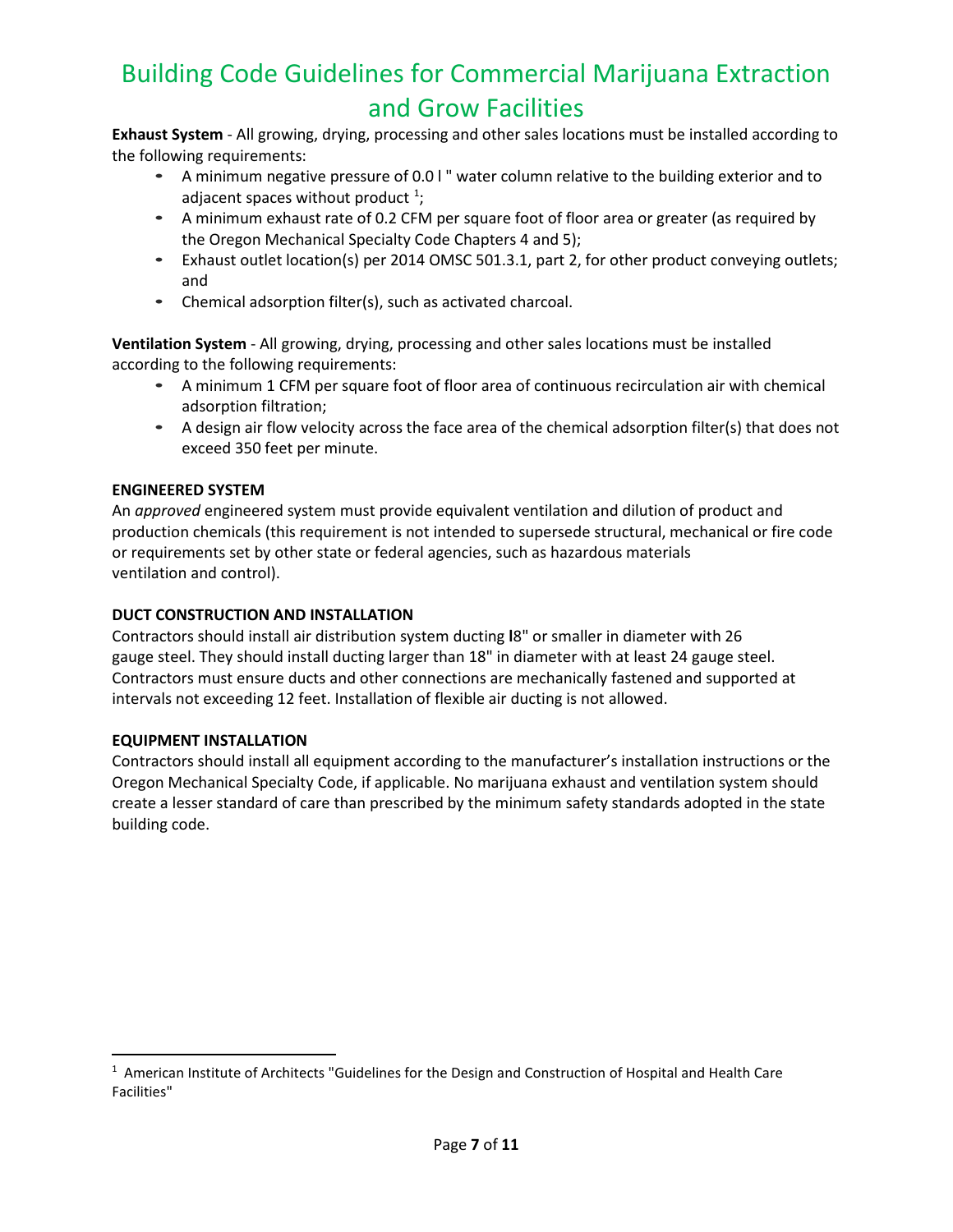## **Part III – Specific Gas Detection, Exhaust, Ventilation & Electrical Systems Requirements Based on Type of Extraction Process Used**

## **III.A LPG Extraction Process**

### **III.A.1 LPG Gas Detection Systems**

The Lower Explosive Limit (LEL) detector is an OLCC requirement and not building code but when installed must meet applicable building, mechanical and fire code installation requirements. The LEL detector must be installed in accordance with the manufacturers' guidelines and depending on the size and configuration of the room, booth, or hood, additional detectors may be required. The fixed detection alarm is a local alarm only and does not require off-site monitoring and does not require full occupant notification of the building or extraction room (including ADA visual notification) as a fire alarm system may require. Fixed detection of atmospheric monitoring must give an audible alarm indicating the presence of gas in the air has reached its permissible exposure limit (PEL). The method of alerting the extraction operator (audible / visual notification) is based on the type of the gas detector chosen. Some detectors have integrated visual alarms only that can be accepted when installed within clear view of the extraction operator; i.e. at eye level with the sensor extended to the floor. Otherwise, a remote visual or audible local alarm can be accepted.

### **III.A.2 LPG Extraction Hazardous Exhaust Systems**

A hazardous exhaust system is required to be installed in accordance with the Oregon Mechanical specialty Code (OMSC) section 510 for extraction processes using LPG. There are many different ways to design a hazardous exhaust system including fume hoods, walk-in hoods, booths, and exhausted rooms. There are manufacturers of booths and hoods that meet this requirement in a complete off-the-shelf package. Exhaust systems can also be built specifically to suit the needs of a location or process. The engineer of record must design and/or specify a system to meet the minimum requirements of a hazardous exhaust system.

The intent of the exhaust system provided is to be designed with capture and containment velocities across the work area (OMSC 510.5.4) as typically seen with other industrial or laboratory processes using hazardous materials. There are several work areas that must be considered in this design and may be different for each extraction equipment manufacturer. The extraction process equipment location, the location of oil retrieval, and the location of LPG-laden plant material removed from the extraction equipment for degassing are all work areas that are intended to be provided with exhaust system capture and containment velocities. The assumption that a "closed-loop" system does not release LPG into the atmosphere will not be accepted as a basis in the design of these exhaust systems, since all extraction systems must be opened at some point in the process with vapor released. It is recommended that the ACGIH Industrial Ventilation Handbook be consulted for exhaust system and capture and containment velocity design.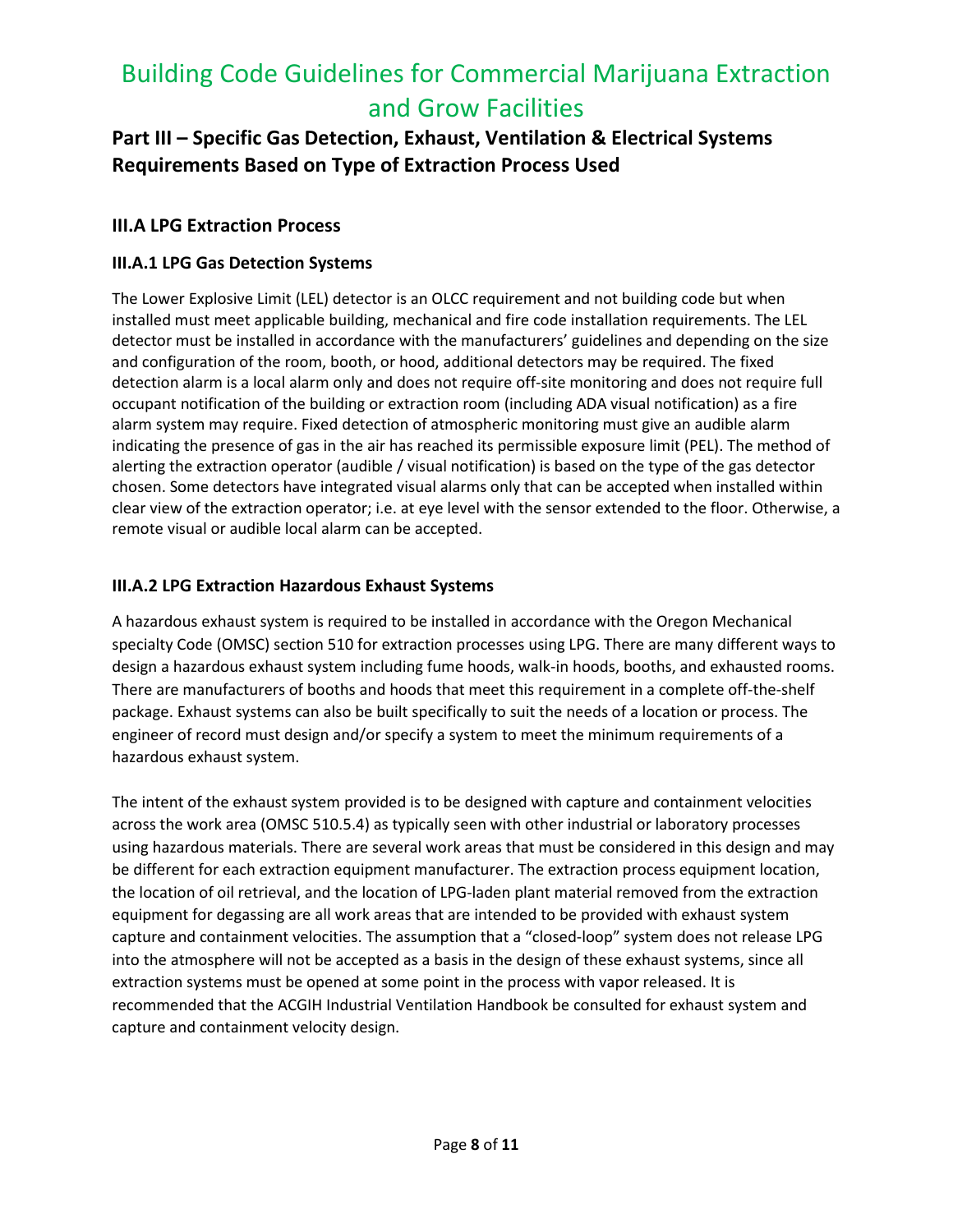### **III.A.3 LPG Extraction Electrical Systems**

The location of the LPG extraction process must be considered a Class I Division I location in accordance with the OESC; depending on the type of exhaust system provided, this could be the entire room or the area inside of a hood or booth. This Class I Division I requirement is based on flammable gas metering done at several extraction processes of by the City of Denver, Colorado during their legalized marijuana extraction process testing and will be interpreted the same in Jackson County, Oregon unless proven otherwise. All of the extraction facilities tested exceeded minimum LFLs during equipment opening for oil retrieval and removal of LPG-laden plant material in addition to other known equipment and accidental process failures releasing LPG. Flammable gasses can be and are present during normal extraction operations, therefore this location meets the definition of a Class I Division I location per the OESC.

The location adjacent to the Class I Division I location must be classified by the design engineer (i.e. doors to the extraction room, hoods opening into the extraction room, etc.). This is dependent on the type of exhaust system provided and the room configuration. Normally, adjacent locations are Class I Division II; however, the OESC does not define a required distance that an "adjacent location" must be from the Class I Division I location in order to be classified as a Class I Division II location. The OESC defines Class I Division II as a location where flammable vapors could be present from accidental rupture or breakdown of containers. Therefore, this location classification should be established on a total extraction equipment failure. This classification has been intentionally left to the determination of the responsible engineer since many factors can influence this area, such as mechanical exhaust sizing, total LPG within the extraction equipment, etc.

Based on the Class I Division I location, all equipment in the extraction room must be rated for use in Class I Division I locations. This includes lighting, power receptacles, vacuum pumps, recovery pumps, and any other electrical equipment in the room. The need for explosion-proof rated equipment can be minimized. Lighting located behind a vapor-tight glazing panel outside of the extraction room/booth is not required to be classified as Class I Division I; this concept is similar to flammable finish spray booth lighting systems. Other extraction process support systems such as air compressors to drive recovery pumps, heated/ chilled water circulation pumps, vacuum air systems, etc can all be located outside of the Class I location and piped into the process area. Where electrical equipment is needed, it must be rated for the Class I location in which it is installed in. To reduce the possibility of spark from static discharge, all metal objects including ductwork, hand sinks, water piping, etc. must be grounded / bonded in accordance with the OESC. This will also require the extraction equipment to be grounded /bonded. The room lighting and room power receptacles (where provided) are required to be interlocked with the exhaust system such that the room power and lighting will not operate without the exhaust system running. Power serving room flammable gas detectors is not required to be part of this interlock requirement.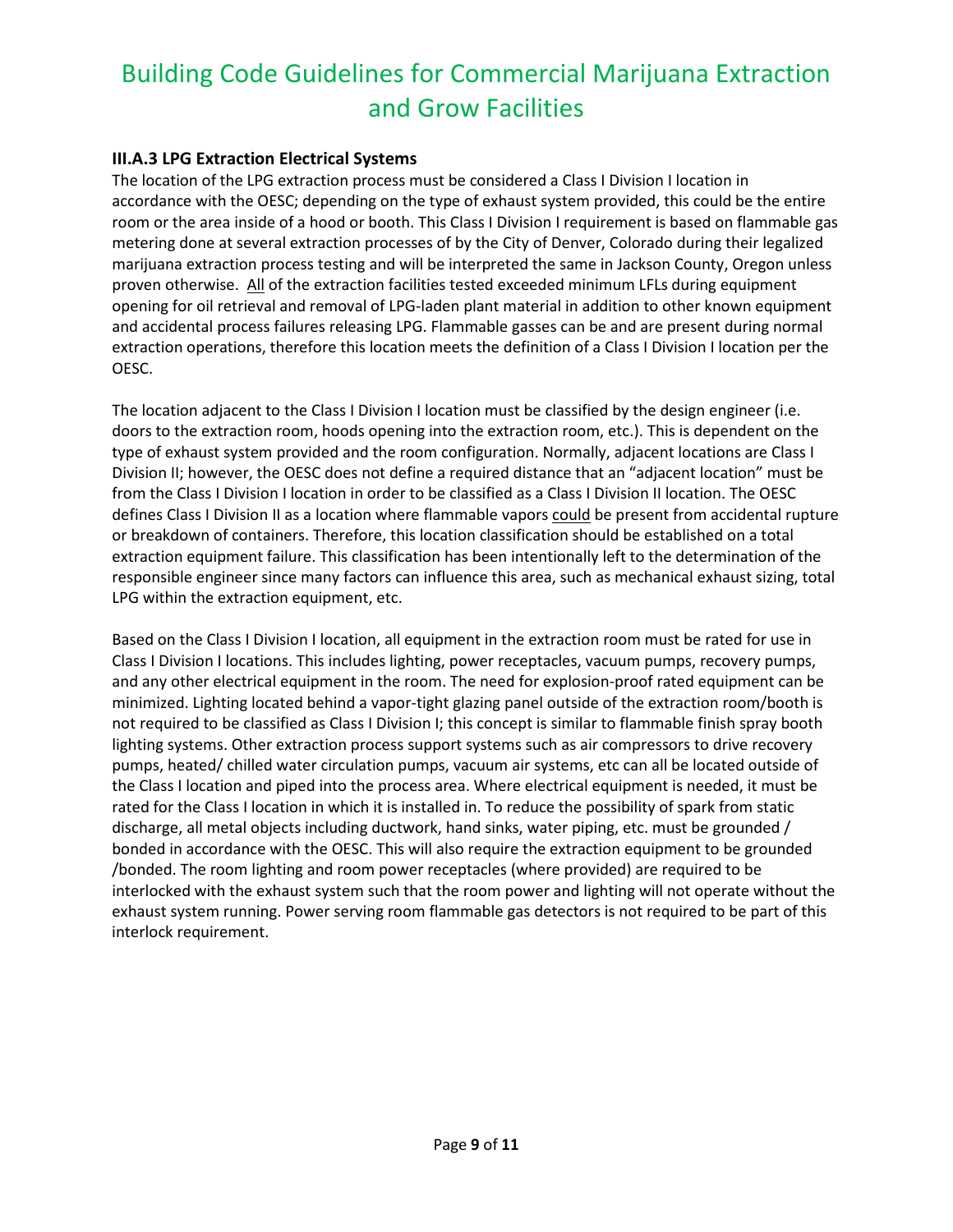## **III.B Flammable Liquid Extraction**

## **III.B.1 Flammable Liquid Extraction & Post Oil Processing Gas Detection Systems**

None Required.

### **III.B.2 Flammable Liquid Extraction & Post Oil Processing Exhaust Systems**

For the purposes of this section, exhaust system requirements for extraction processes using flammable liquids are also required for post oil processing using flammable liquids. Post oil processing is an oil refining or winterization process occurring after the initial extraction is completed. There are many different methods available to perform flammable liquid extractions as well as a variety of equipment available; therefore, all processes cannot be described in detail within this guideline. Generally, these processes can be grouped into two categories; distillation extractions where most of the flammable solvent is recollected OR a heated boil-off (evaporative) process where flammable liquid is evaporated to the atmosphere without recollection.

A hazardous exhaust system is required complying with OMSC Section 510 for flammable liquid processes when the thresholds in OMSC are exceeded. These thresholds are dependent on room configuration, exhaust systems used, or other operational features of the process and although there are no MAQ's which would trigger the hazardous exhaust ventilation, quantities less than 5 gallons will be considered as not requiring the hazardous exhaust system unless proved otherwise by design professional's analysis. Flammable liquid extraction systems typically include boil/evaporative processes, distillation processes, and flammable liquid plant wash processes. This exhaust system is intended for larger processes where dispensing of flammable liquids also occurs in greater volumes, flammable liquid laden plant material is removed from equipment and/or vapors are present from heated extraction processes. The exhaust system must provide capture and containment velocity across the work area per OMSC Section 510.5.4 and is typically provided in the form of a standard lab-type exhaust hood. It is suggested that the ACGIH Industrial Ventilation Handbook be consulted for exhaust system and capture velocity design. Distillation process using less than 5 gallons can be performed under a chemical fume hood designed to contain fumes within the hood and exhaust them to the exterior. This system does not have the duct gauge thickness and other requirements of a full hazardous exhaust system. This exhaust system is typically for smaller bench-top type of distillations and also small flammable liquid dispensing volumes. Listed solvent distillation units complying with Oregon Fire Code (OFC) section 5705.4 are not subject to these exhaust system requirements.

### **III.B.3 Flammable Liquid Extraction & Post Oil Processing Electrical Systems**

For rooms, booths, or hoods containing flammable liquid extraction or post oil processes, the electrical location classification must be specified by the responsible Oregon licensed design professional. It is expected that this classification is included on building permit drawings and that supporting information is submitted justifying how the location classification was determined. Because there are numerous methods of performing flammable liquid extractions, the process must be